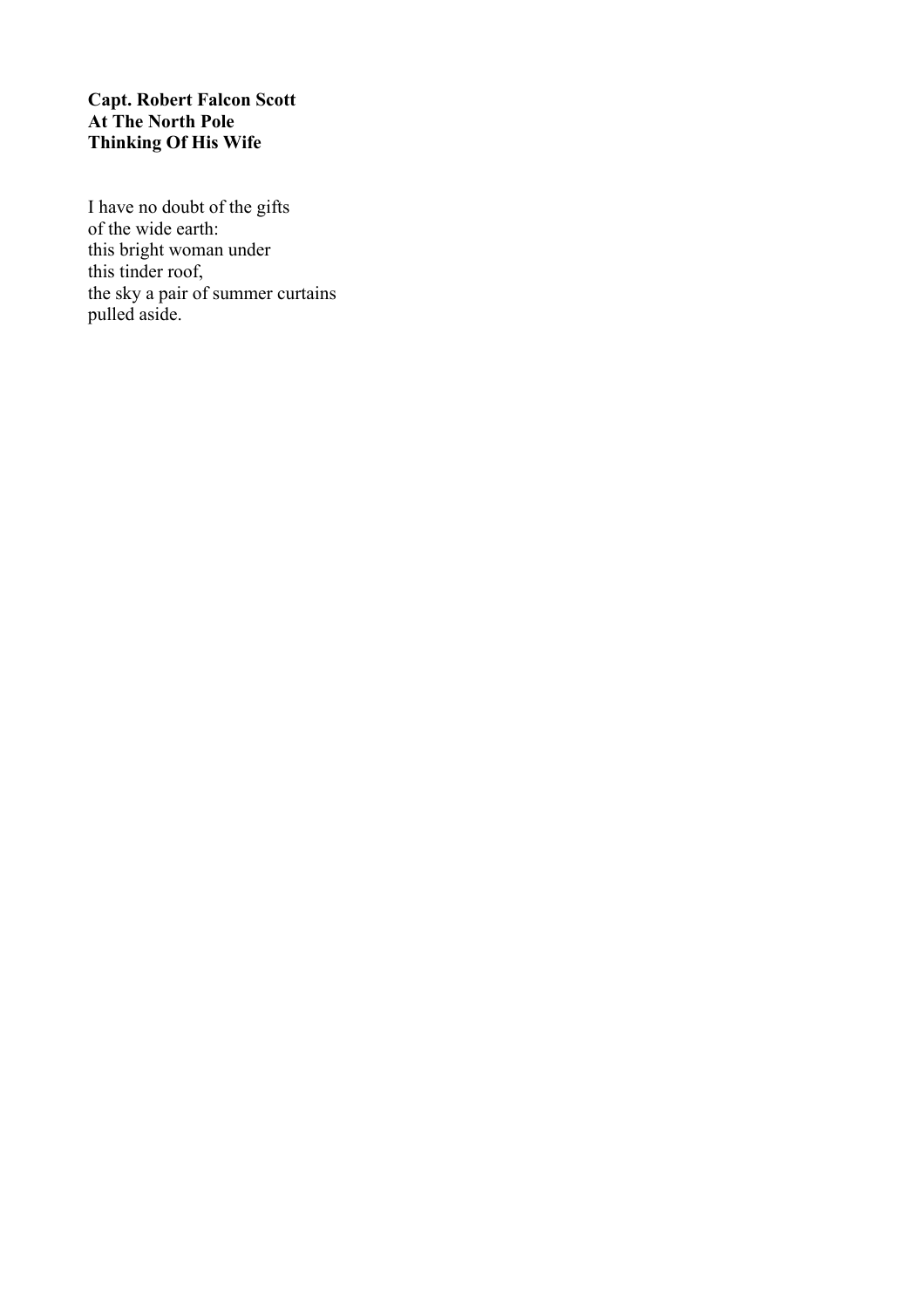## **Sleep Race**

Closing your eyes sends sight deeper inside the body: unplugged, your mouth's socket still glows with speech.

You think that blood must get heavier and hot with sleep, as if it multiplies to stretch out the walls of the skin. Your brain rests

heavy, pulling away from its ceiling of bone. A muscle slides down the base of your skull. There is a pocket

around your heart, the only piece still muttering in the cold. You think that the body must be a boat

and buoyant. The body melts and rakes itself into a neat pile. Can a body be refilled by light,

by gyrating waves of light? Resting, you rattle the bone cage of your face, break against your forehead like a fever.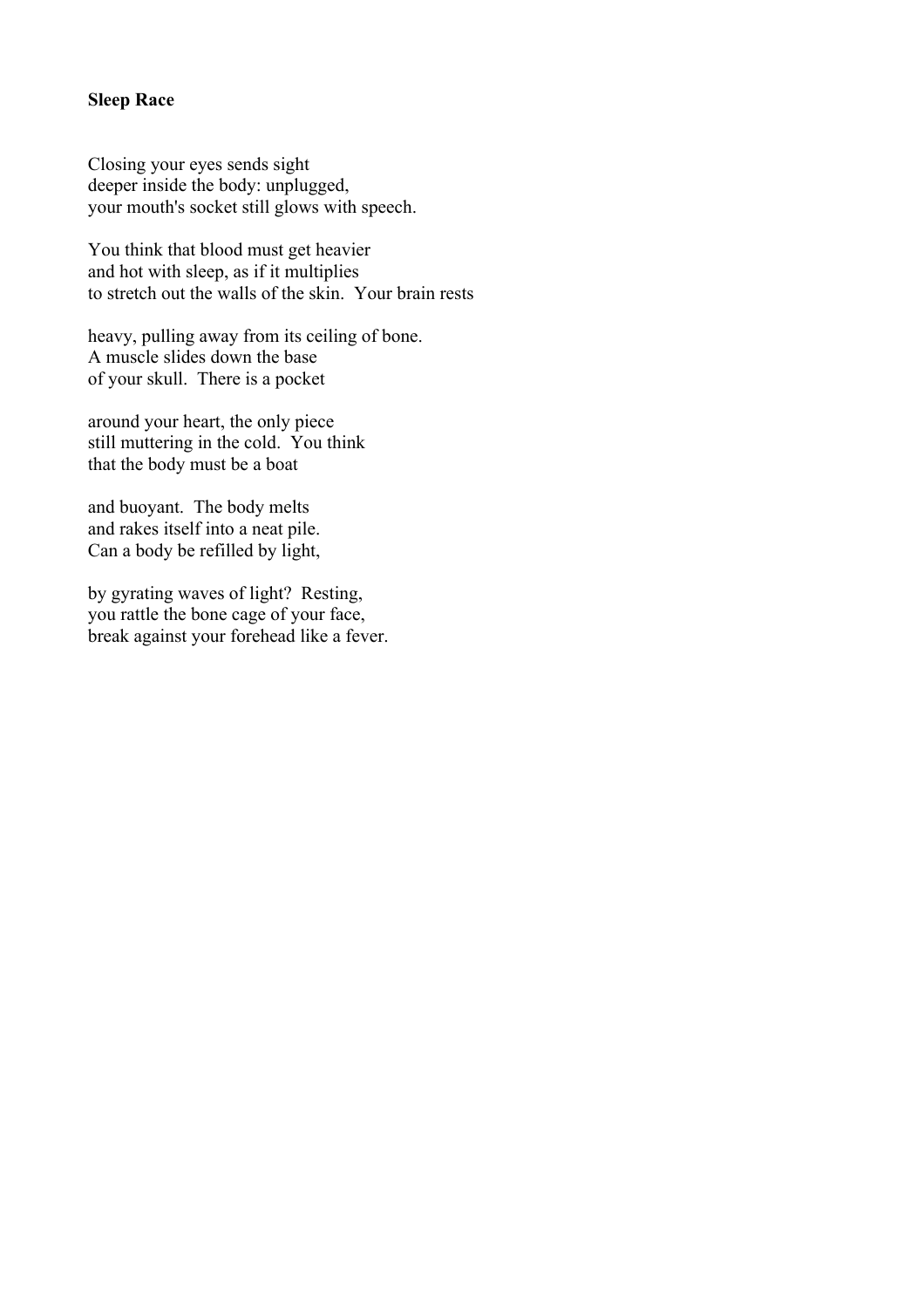## **The Plenty Vacuum**

A white-haired woman just off the Florida interstate gently putting a 6-pack of Mike's Hard Lemonade in her backseat.

A Haitian man up to his knees in cholera and mud, shaking his dripping hands at an Iowa pig.

The pig's stomach full of *vibrio cholerae*: it had drunk from the dark groundwater and swelled up like a raspberry.

Baby's blue Audi going to the garage for an oil change. Can anywhere be a farm

if elsewhere there is a famine? Us walking, if backward, on a bridge between drought and dearth.

Us, on the bridge, desperate to believe there is no bridge. Water to travel underneath,

and above, a little broken sky. How do you take the land and turn it into food? A hundred good housewives

all at the same time soaping and unsoaping dishes by a bright window, practicing the Great American Right to stay in doors.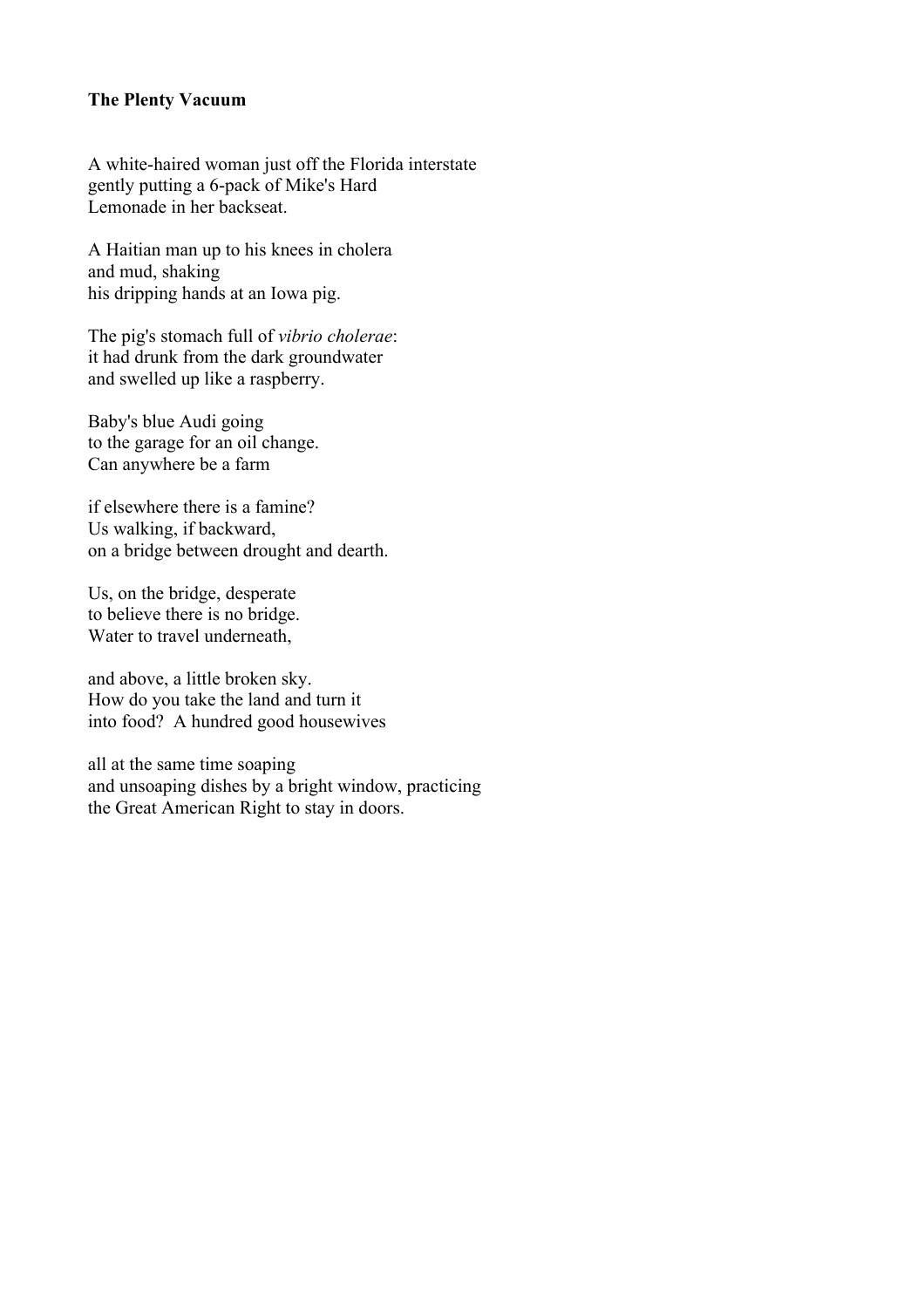#### **After The Shrimp Farms**

*As quickly as the "shrimp boom" began in provinces such as Samut Prakarn and Samut Sakhon, production crashed as a result of viral disease pathogens, selfpollution and general environmental degradation. – Brian W. Szuster, Ph.D.*

For some time – how long? years, maybe days – we stay on the damp land, salted beyond the thirsty water's limit. We came here on the lip of a cocktail glass, knee-deep in cheap rice, praising how far the tide swam up the river. Now the only thing to do is lie on our bellies and count the stars like missing grains of corn.

Everything we asked of the land she answered. The sky swallowed the diesel we burnt and returned it as sulphur, settling back down in streams we can't stop with our hands. We dig our fingers to the knuckles in soil, curl our eyes up and imagine just waiting for the rain to come back. The ocean has a limit

to what it can wash away. We weren't welcome in the ground or her kitchens, our silence ringing like a guest on the doorstep with a bottle of wine. The land beneath us coughs with our weight. Each time the sun rises is a chance to unlearn something: we still have found nothing to eat that doesn't cause something else to die.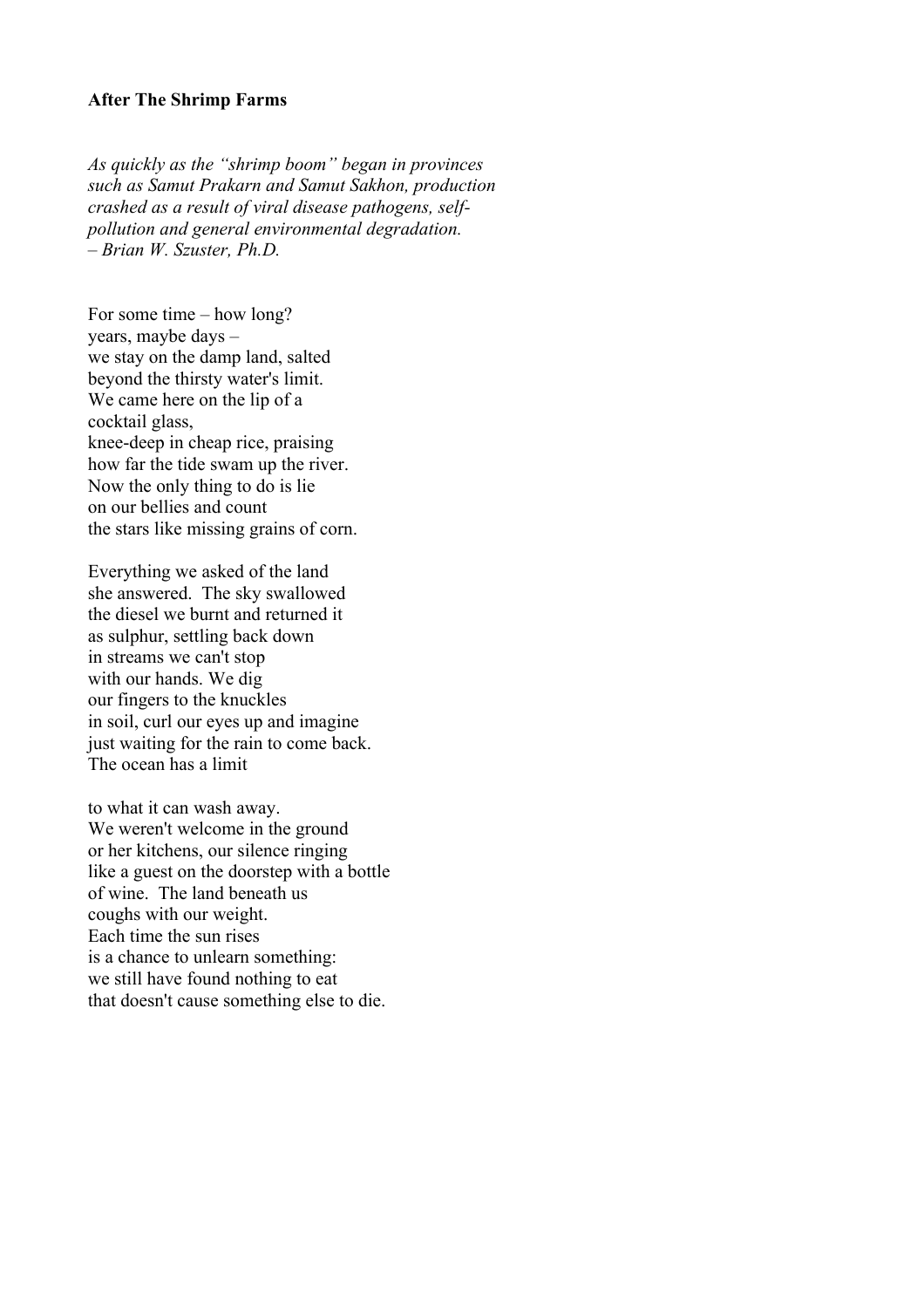## **Electricity**

*"Think of the NMI effect as a light switch – it's either completely on or completely off. During the 30-second cycle, the sensory and motor function signals are confused, which inhibits muscular control and causes incapacitation." – Taser International Inc website*

For days, the white points where the electricity entered will stay white on my fingers. I am trying to be

in order to avoid erasure, to find a way to multiply the world's furniture in my image. To have the heat in my blood

be translatable. Can we learn the architecture of the soul by breaking the body down? When I ask,

the man in charge nods and closes the electric door. I search for a shell into which to stuff myself,

bawl, curl and uncurl at the edge of a fleeting ocean. My tongue, thick as clover honey, trails from my mouth.

I take a mouthful of water and try to hold it. I slip like a skirt out from under a belt: I try and try to put

out a fist. We asked him to rewrite our muscles as if our bodies were not also in the room, listening.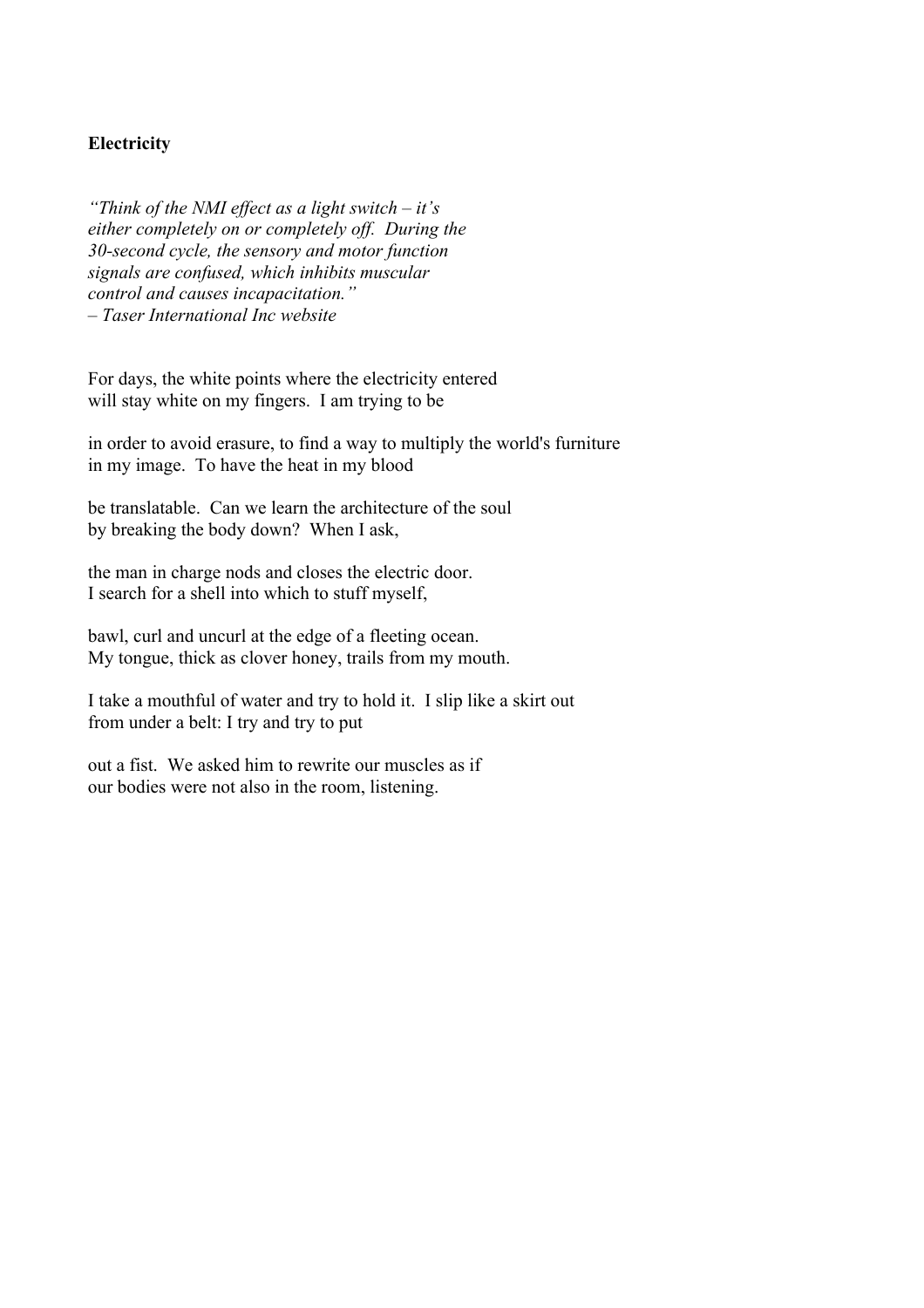### **Lead Poisoning**

*"Lead entering the respiratory and digestive systems is released to the blood and distributed throughout the body. More than 90% of the total body burden of lead is accumulated in the bones, where it is stored. Lead in bones may be released into the blood, re-exposing organ systems long after the original exposure." – NYS Department of Health*

At a time much removed from the window when he got easily drunk and celebrated easily, his wife

in a thin bikini, laughing, putting her tongue into the ice of her drink, near the skirts of the highway that drink in the exhaust,

a few small lights flickered on and off in his bones. Old age lifted the calcium lid from his skeleton, cutting tiny slices out of the middle of the question.

Silently the doctors stained the crosssections and bent them over the knee of a grim-faced x-ray expert, broke them like paper

under scissors. Victories have thousands of fathers, but age and decay are orphans. Sleeping lead pops its cramped shoulders

in the deep pools of his tibia: the half-life collects in the bone pores. That bitter element floods back

into his bloodstream, rewriting his worn mind's old electric channels. Plenty of the possible geographies in the brain are incompatible with life.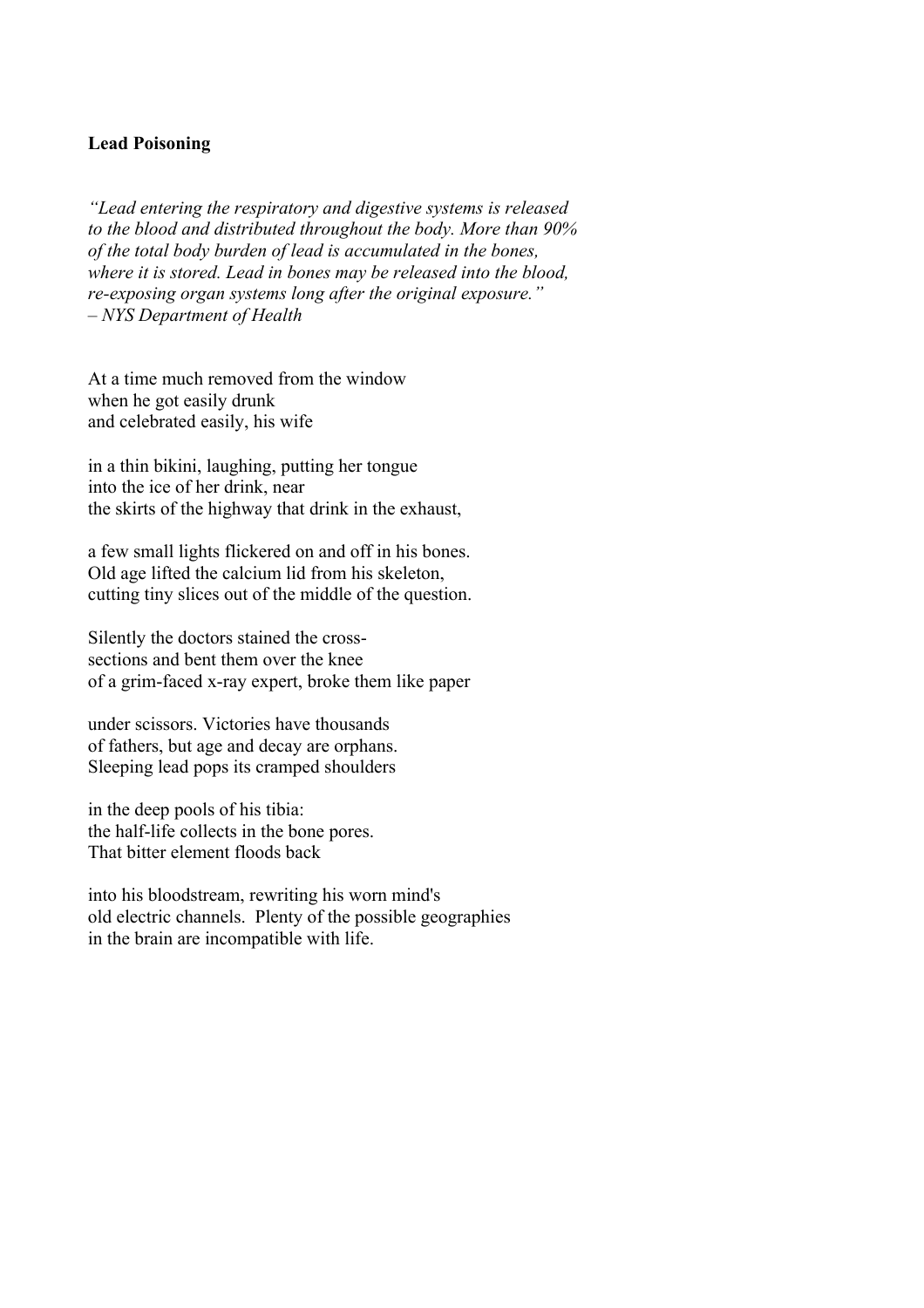#### **I Met a Woman That Did a Wonderful Thing**

and thought *can I be your boyfriend*

can I know how it feels to be next to your body at night

can I catch the glimmers of your hair like drops into a bucket

when your eyes close, the things I will scribble quickly on your eyelids!

the traces of your hair quietly retreating from its battle across the earth of your neck

can I write your name again and again across the sky in letters thousands of years high

invent a language no one can speak to explain your tortoiseshell eyes

the sounds your body makes in the morning click as if

all your pieces are moving wrongly each against another

every woman wants a bridle to buck against, wants to be the wild one I want to lie down next to

one day I'll catch onto your shadow and reel you in by the postmarks, the red ink geographies

a man once said his woman's waist was the river delta, a fist of salt water balled and loosed

yours is the skirts of a heavy flower pressed open by wind, or a heavy skein of water about to fall

you try to love me without any poetry I ask you where you've been

late in the night there are horses sprinting past in the desert nearby I sleep on but the dream of you

stays awake, light spooling back into your eyes as you wait for the first thick medallion of dawn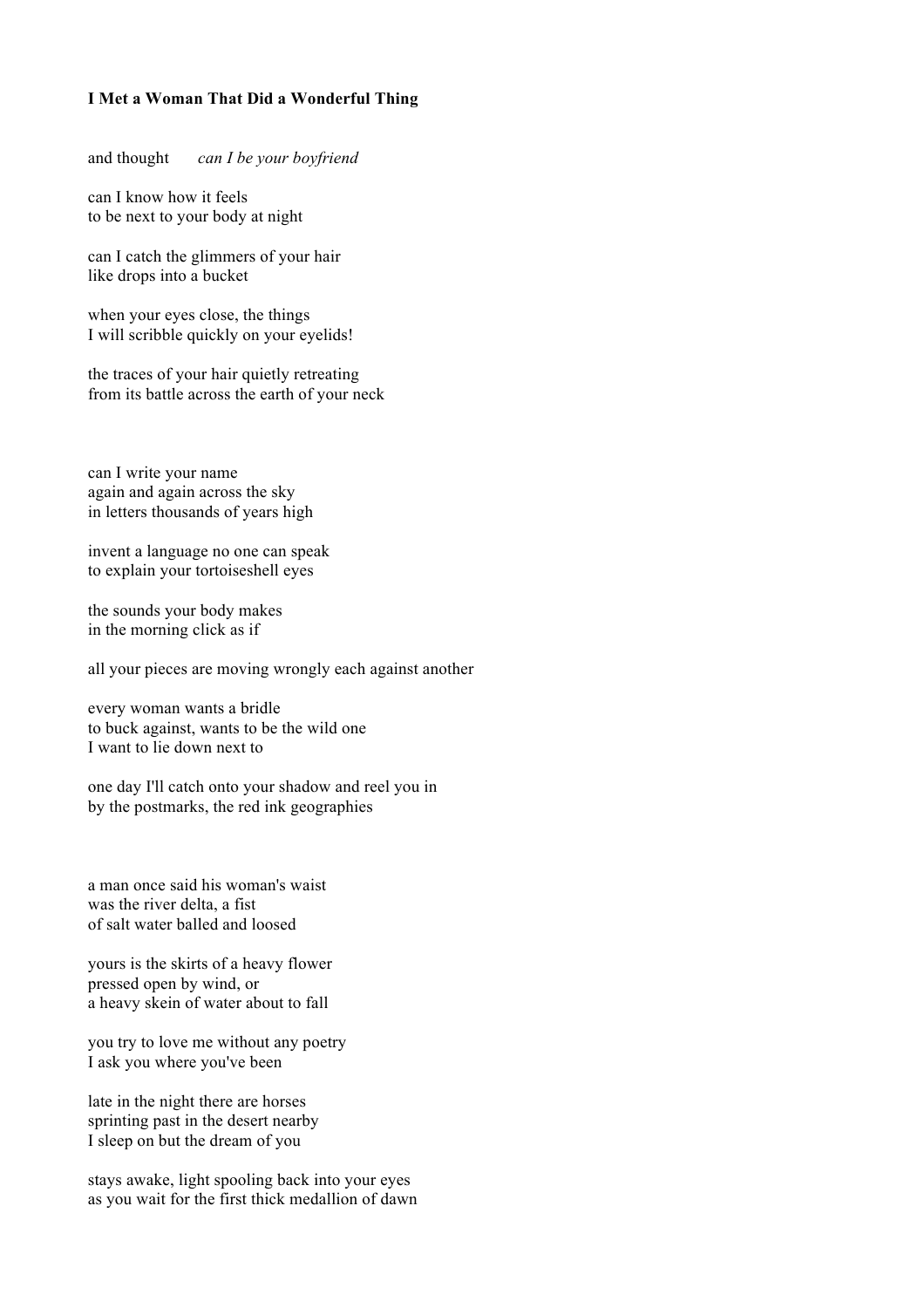#### **In The Time Of The Petrol Wars**

Between the slow pockets of the roundabouts laid out from Main Street past the college, a small blue openback truck is posted on the edge of the pavement, caught like a deposit against the skin of an artery.

A man and his dog are asleep in the back, laying out their bodies in July's static air. The dog puts his tongue out into the heavy sunshine. They are a closed circuit

like a lightbulb and battery: he can sit in the front seat of the truck and be golden; he and his dog can feast on the same quick food wherever they land. They are a mirage of self-reliance, as if motion can be called into a bottle like fluid.

But how long it takes to get the machinery going! Some mechanism inside ticks off the unseen miles that circulate the idling pipes.

War used to be a shout against the dark, a distant shell above the bacteria of a distant enemy. Then home to count the holes in the soaring body. Will we grow old, and oily, and be marked as those who have lived

through war? Without noticing, maybe we have become converts to smaller and smaller spits of soul. I approximate over and over the volume of me, calculate how many fractions of myself will suffice.

If we could stomach the sour taste of this world, could we see whether we build a house out of the present for more ancient fears? Our bodies must be engines, replaceable part by part and complete. We are startled when the muscles clamp for whatever reason down.

The road is a thin sheen laid out over the old drag-racing scars, the roundabouts blunt jewels like lifesavers. Later, further in the city, the man stands on the tall cab of his pickup, one foot on a gospel boombox, yelling a kind of salvation at the trawling bloodline of Main Street.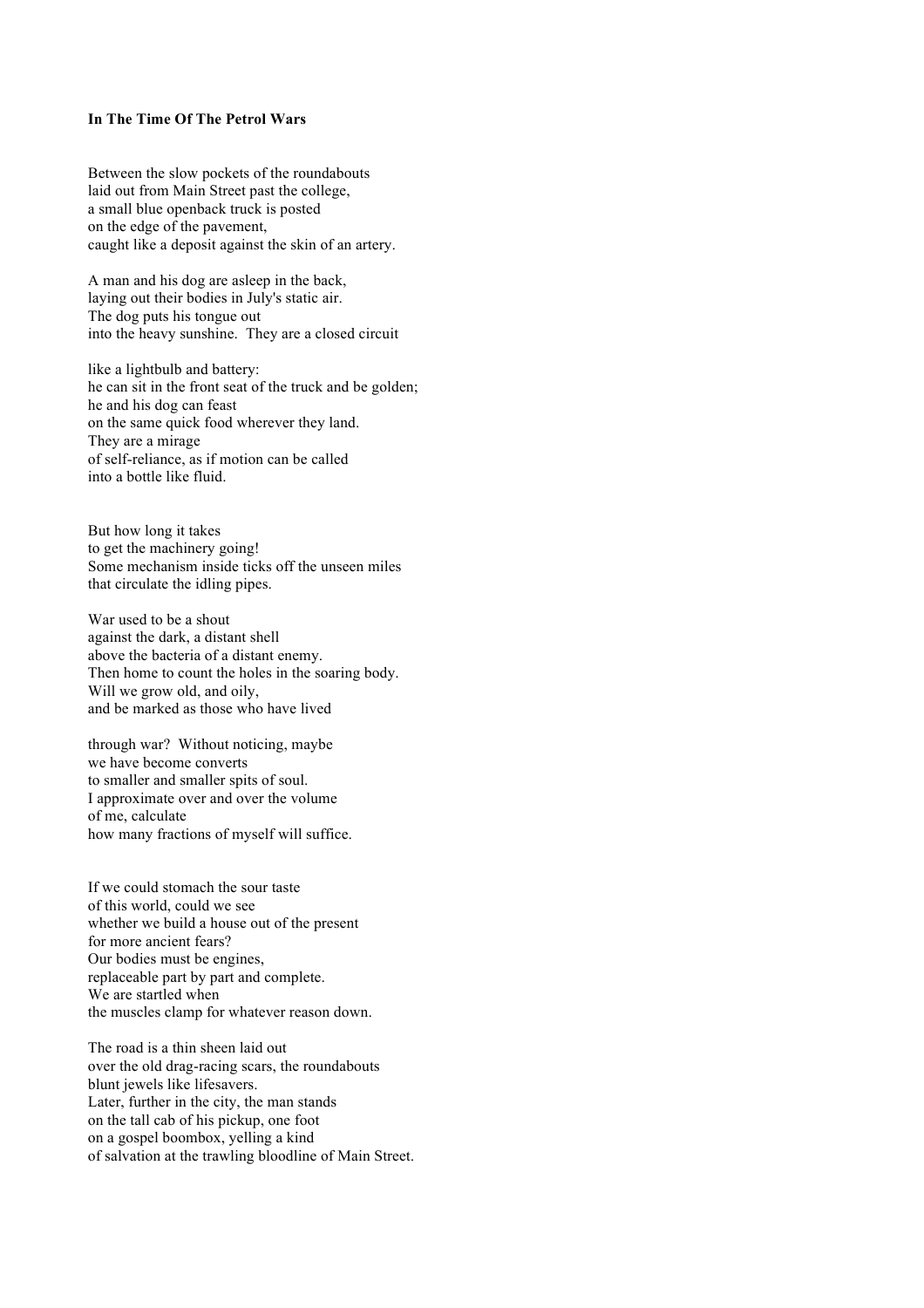## **Trapeze**

We slip across the river in a cup under a small sail, water

running its fingers under our keel. The shore runs in and out

of the river like a key's teeth. Sing Sing passes by on the left,

the water shaking the island like a marble in the palm of its hand.

The river doesn't hold well a saddle, rising as the wind slaps its hard hand over the surface.

We sing out on one hull, a thin wire run around my waist

to hold my weight to the top of the mast – I put my body

down as ballast against the weather. My eyes turn wide at the horizon:

I've never before seen the wind clenched into such a careless fist, never the sky

look away so coldly when we went down. The sheet sail closed over my head,

swollen with salt. I split into as many parts as I could handle

and let the wind take each away in one of its stray crushing hands.